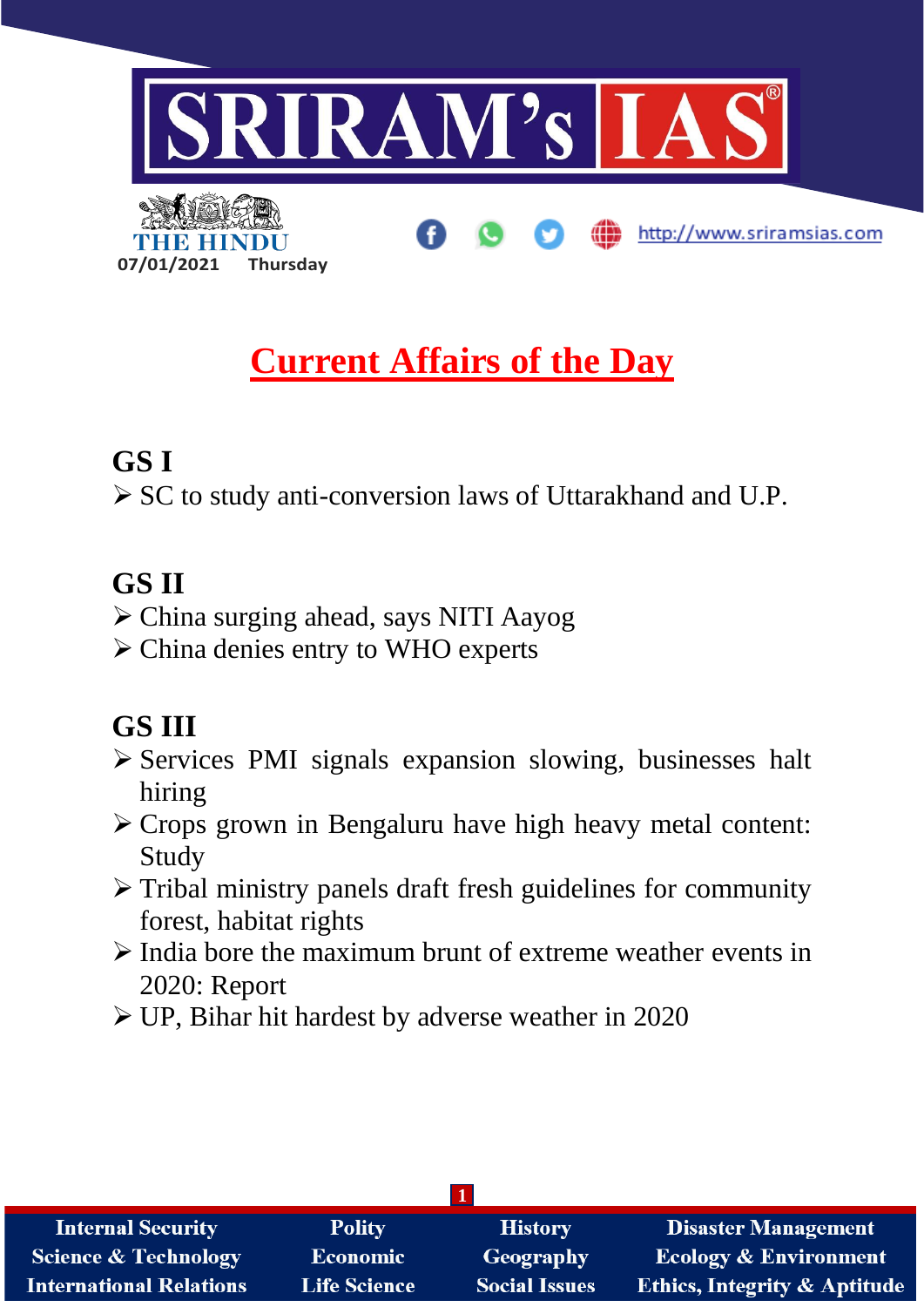

### **SC to study anti-conversion laws of Uttarakhand and U.P.**

The Supreme Court on Wednesday agreed to examine the constitutional validity of laws enacted by States, such as Uttar Pradesh and Uttarakhand, that criminalise religious conversion via marriage and mandate prior official clearance before marrying into another faith.

- 1. A Bench led by Chief Justice of India Sharad A. Bobde, however, did not stay the implementation of the Prohibition of Unlawful Conversion of Religion Ordinance, 2020 and the Uttarakhand Freedom of Religion Act, 2018, despite fervent pleas by petitioners that "rampaging mobs are lifting off people in the middle of wedding ceremonies," buoyed by the enactment of the laws.
- 2. What we have here is multiple States like Uttar Pradesh and Madhya Pradesh enacting these laws which are absolutely horrifying. They require prior permission to marry.
- 3. The laws concerned violation of the fundamental rights of dignity and liberty enshrined under Article 21. They had been enacted despite a series of judgments by the Supreme Court, including in the Hadiya case, that right to marry a person of one's choice was part of an adult's privacy.
- 4. Under the laws, a person marrying into another faith should give a month's prior notice to the authorities. There will be an inquiry. The provisions are oppressive. The laws were against public policy and society at large.
- 5. A series of Supreme Court verdicts underline that the choice of a life partner, whether by marriage or outside it, was part of an individual's "personhood and identity".

| <b>Internal Security</b>        | <b>Polity</b>       | <b>History</b>       | <b>Disaster Management</b>              |
|---------------------------------|---------------------|----------------------|-----------------------------------------|
| <b>Science &amp; Technology</b> | <b>Economic</b>     | <b>Geography</b>     | <b>Ecology &amp; Environment</b>        |
| <b>International Relations</b>  | <b>Life Science</b> | <b>Social Issues</b> | <b>Ethics, Integrity &amp; Aptitude</b> |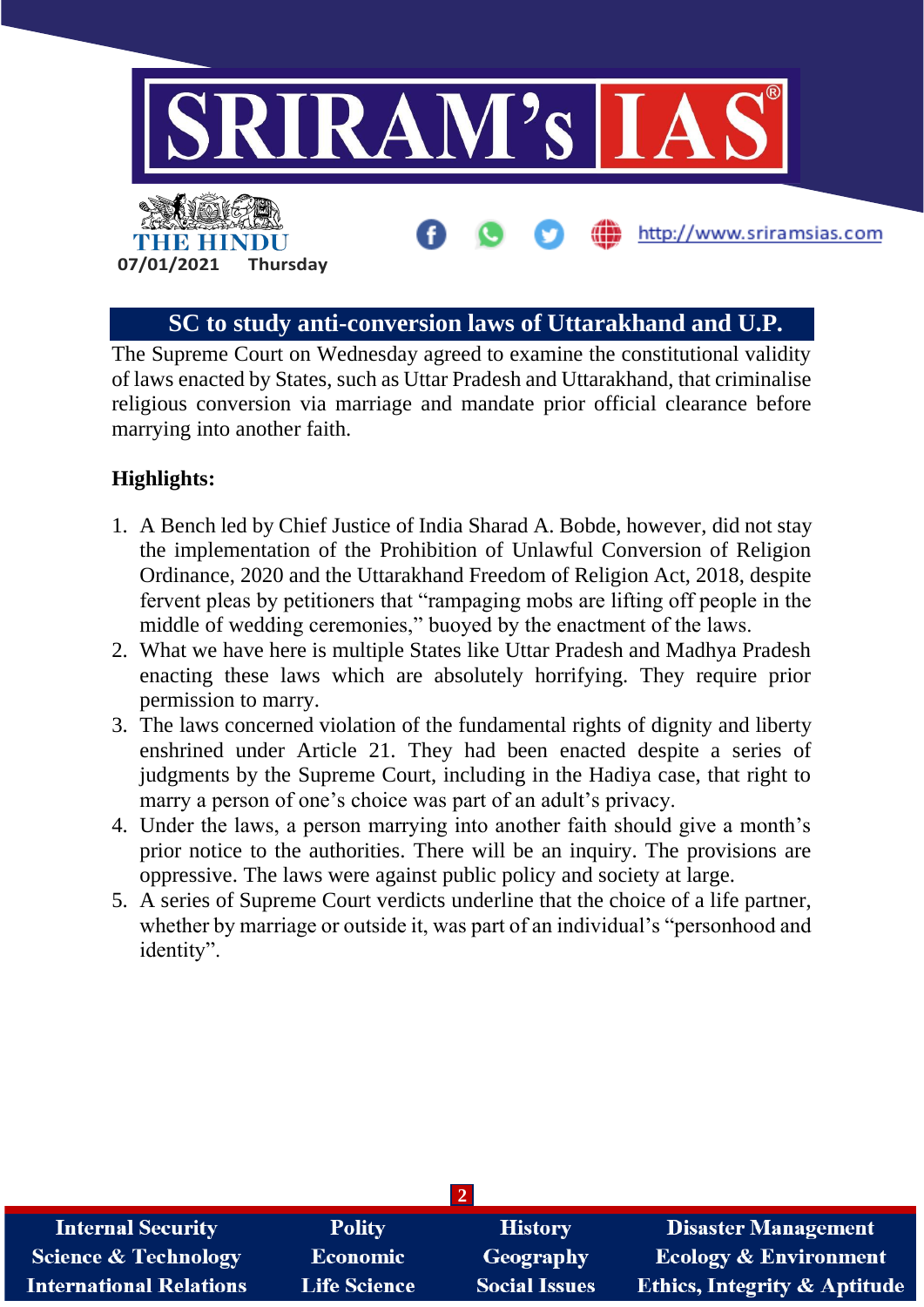

http://www.sriramsias.com



**Learn Through Graphics: All sections of the law mock Fundamental Rights**

## **Steps to a controversy**

The Uttar Pradesh Prohibition of Unlawful Conversion of Religion Ordinance, 2020, prescribes the procedure to be followed for religious conversion:

| . The individual who wants                                                                                                                                        | 60 days. The notice will be                                                               | for the convertor                                                             |
|-------------------------------------------------------------------------------------------------------------------------------------------------------------------|-------------------------------------------------------------------------------------------|-------------------------------------------------------------------------------|
| to convert and those who<br>perform such conversions<br>have to submit a notice<br>to the District Magistrate,<br>60 days and a month in<br>advance, respectively | publicly exhibited for any<br>objections                                                  | • The burden of proof that a<br>conversion did not happen                     |
|                                                                                                                                                                   | . The converted person has<br>to appear before the DM and<br>confirm his/her identity and | through force, fraud or<br>marriage rests on the person<br>who facilitated it |
|                                                                                                                                                                   | details                                                                                   | • Marriages done for the                                                      |
| · District Magistrate will<br>institute a police inquiry                                                                                                          | . Violations will attract<br>punishment of six months to                                  | sole purpose of religious<br>conversion are liable to be                      |
| • Once conversion takes<br>place, the person should<br>submit a declaration within                                                                                | three years' imprisonment<br>for the person who has con-<br>verted and one to five years  | declared void                                                                 |
|                                                                                                                                                                   |                                                                                           | . All offences under the U.P.<br>law are non-bailable                         |

## **China surging ahead, says NITI Aayog**

At a meeting to discuss the long-term impact of the COVID-19 pandemic on the global economy, trade flows and financial markets, NITI Aayog said China continued to outstrip India and, in fact, had managed to narrow the gap with the U.S. in the post-pandemic scenario. The officials did not give any specific details about the current economic state of India.

- 1. A presentation by NITI Ayog said the global economy was at the same stage as it was in 1918 after the First World War.
- 2. The discussion probed whether COVID-19 had proved to be an inflexion point in the global supply chain and if China would still continue to be the factory of the world.
- 3. The officials said China had been closing the gap between it and the U.S. This could very well be a flashpoint between the two big economies of the world. China had readjusted faster than the other economies in the post-COVID-19 world.

| G                               |                     |                      |                                         |
|---------------------------------|---------------------|----------------------|-----------------------------------------|
| <b>Internal Security</b>        | <b>Polity</b>       | <b>History</b>       | <b>Disaster Management</b>              |
| <b>Science &amp; Technology</b> | <b>Economic</b>     | Geography            | <b>Ecology &amp; Environment</b>        |
| <b>International Relations</b>  | <b>Life Science</b> | <b>Social Issues</b> | <b>Ethics, Integrity &amp; Aptitude</b> |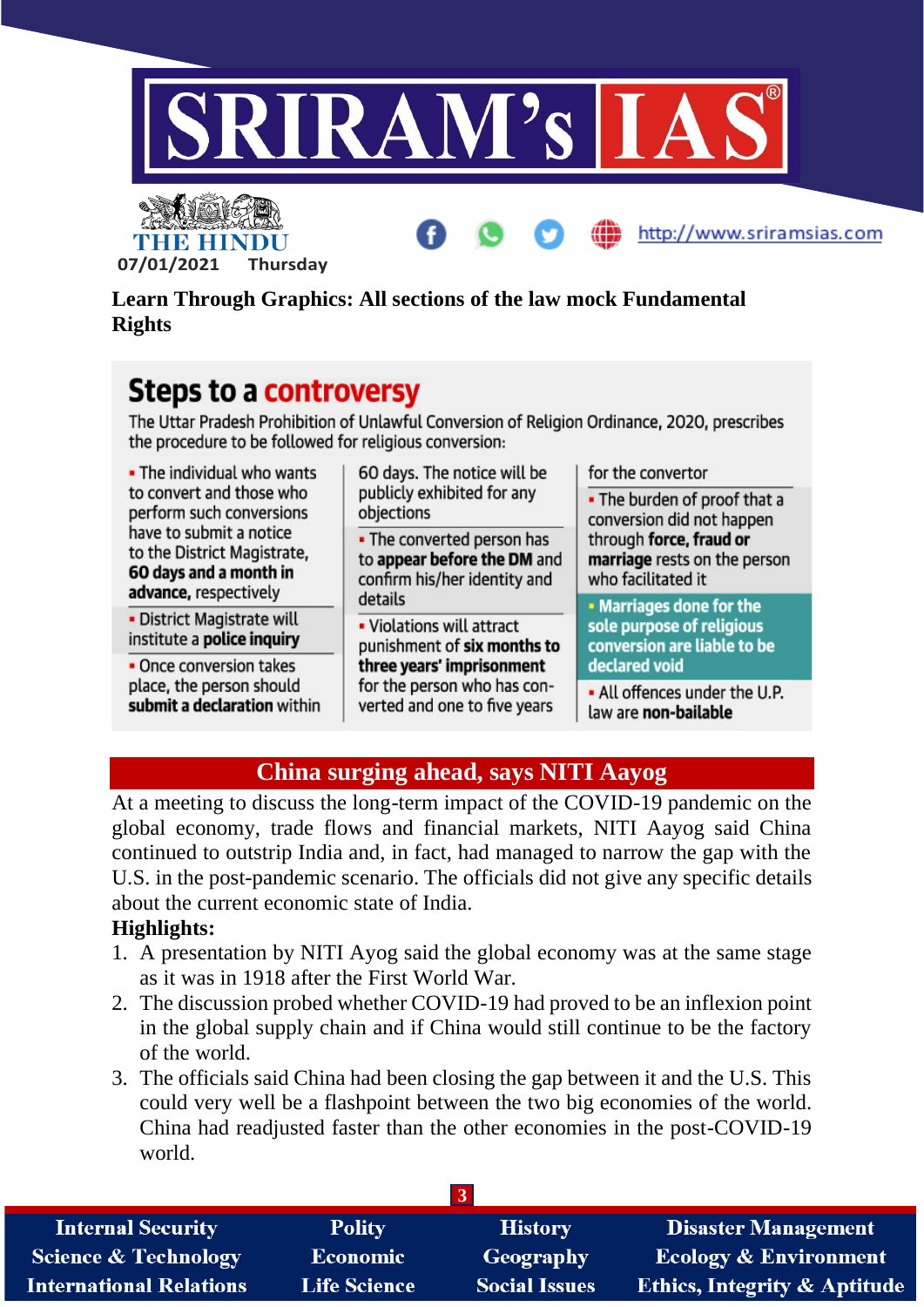

### **China denies entry to WHO experts**

The World Health Organisation (WHO) has said it was "very disappointed" that China had not allowed a team of international experts to go ahead with a visit to study the origins of COVID-19 that was planned for this week.

#### **Highlights:**

- 1. Beijing on Wednesday defended its decision saying that the issue of origintracing was "very complicated". To ensure the work of the international expert team in China goes smoothly, we have to carry out necessary procedures and make relevant arrangements.
- 2. Chinese authorities have suggested they will exert control over how much access international scientists will have and have also controlled research within China on the origins.
- 3. In recent weeks, the State media in China has increasingly backed a narrative suggesting the virus came to China from elsewhere.

## **Services PMI signals expansion slowing, businesses halt hiring**

India's services sector activity expanded at a slower pace in December as growth in sales eased to a three-month low and staff hiring came to a halt amid weak business optimism, a monthly survey showed on Wednesday.

#### **Highlights:**

- 1. IHS Markit's seasonally adjusted India Services Business Activity Index fell to 52.3 in December, from 53.7 in November.
- 2. Global COVID-19 restrictions, particularly travel bans, reportedly restricted international demand for Indian services at the end of 2020. New export business decreased sharply, but at the slowest pace since March.
- 3. Given the damaging impact of the pandemic on the service economy, some companies are facing financial difficulties, which is preventing staff hiring. Input cost inflation was the strongest since February.

#### **Background:**

1. The Purchasing Managers' Index (PMI) is an index of the prevailing direction of economic trends in the manufacturing and service sectors. It consists of a diffusion index that summarizes whether market conditions, as viewed by purchasing managers, are expanding, staying the same, or contracting. The

| <b>Internal Security</b>        | <b>Polity</b>       | <b>History</b>       | <b>Disaster Management</b>              |
|---------------------------------|---------------------|----------------------|-----------------------------------------|
| <b>Science &amp; Technology</b> | <b>Economic</b>     | Geography            | <b>Ecology &amp; Environment</b>        |
| <b>International Relations</b>  | <b>Life Science</b> | <b>Social Issues</b> | <b>Ethics, Integrity &amp; Aptitude</b> |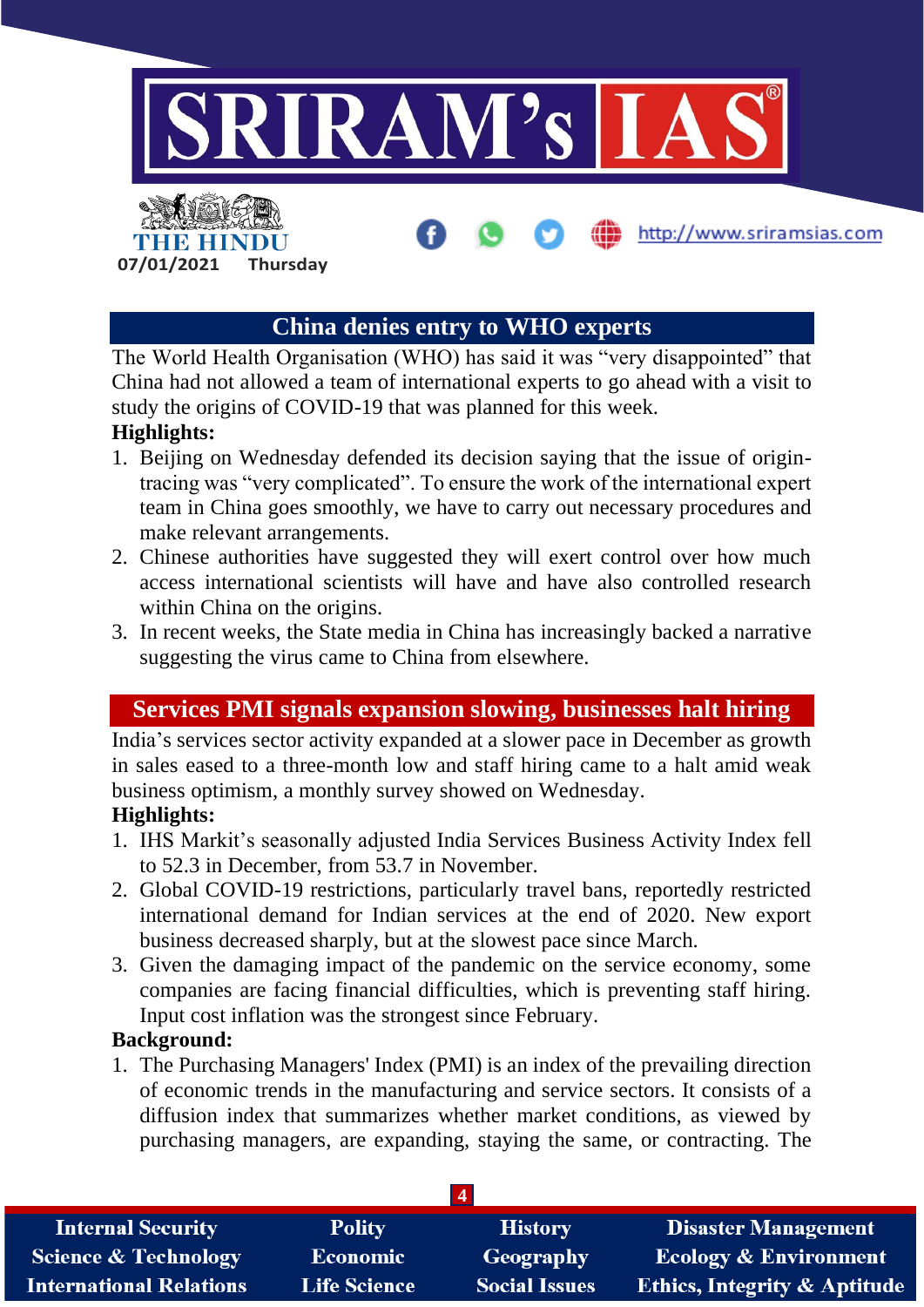

**07/01/2021 Thursday**

purpose of the PMI is to provide information about current and future business conditions to company decision-makers, analysts, and investors.

2. The headline PMI is a number from 0 to 100. A PMI above 50 represents an expansion when compared with the previous month. A PMI reading under 50 represents a contraction, and a reading at 50 indicates no change. The further away from 50 the greater the level of change.

### **Crops grown in Bengaluru have high heavy metal content: Study Highlights:**

- 1. Crops grown in and around Bengaluru, using water from some of the city's lakes, were found to have high levels of toxic heavy metals, according to a study.
- 2. The study analysed crops such as coriander, spinach, radish and amaranth grown on soil using the water of the lakes of Bengaluru. They were found to have heavy levels of chromium, nickel, cadmium and lead.
- 3. The study noted that the water of the lakes was contaminated with sewage and industrial effluents from a number of factories and units operating in and around the city.
- 4. The high concentration of such heavy metals could have catastrophic consequences on human health. The only solution was to treat the wastewater flowing into the lakes at its source.

## **Tribal ministry panels draft fresh guidelines for community forest, habitat rights**

- 1. Gram Sabhas will have more power in the management of community forest rights (CFR) and habitat rights, according to new guidelines drafted by the Union Ministry of Tribal Affairs (MoTA) in December 2020.
- 2. An increased representation of various user groups such as graziers, minor forest produce collectors, women and other groups dependent on forests including hamlets also find mention in the two drafts.
- 3. The guidelines for CFR are aimed at creating community forests resource management committee as an executive arm of the Gram Sabha in managing CFR areas.

| <b>Internal Security</b>        | <b>Polity</b>       | <b>History</b>       | <b>Disaster Management</b>              |
|---------------------------------|---------------------|----------------------|-----------------------------------------|
| <b>Science &amp; Technology</b> | <b>Economic</b>     | Geography            | <b>Ecology &amp; Environment</b>        |
| <b>International Relations</b>  | <b>Life Science</b> | <b>Social Issues</b> | <b>Ethics, Integrity &amp; Aptitude</b> |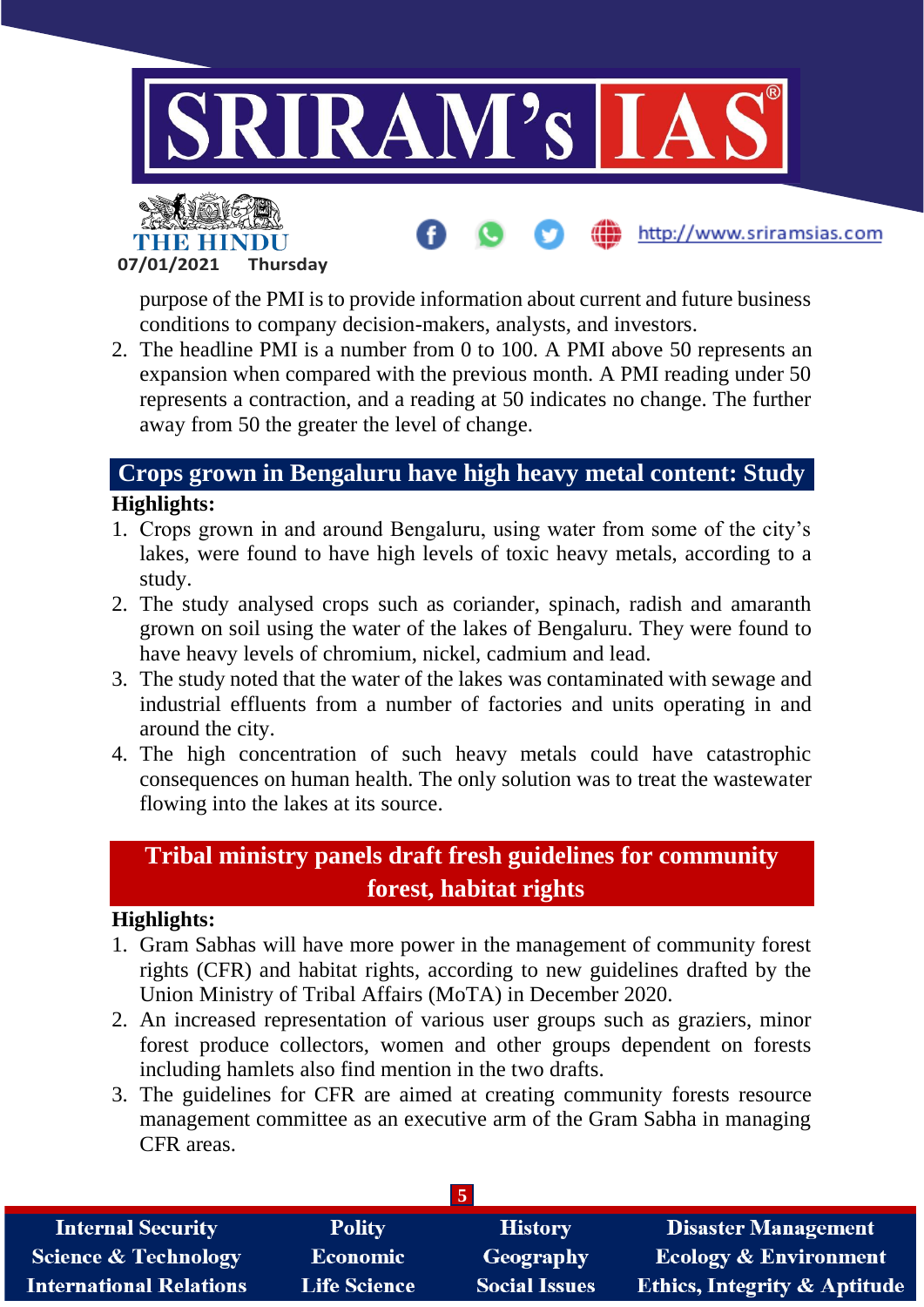

## **India bore the maximum brunt of extreme weather events in 2020: Report**

#### **Highlights:**

- 1. Floods and Cyclone Amphan in India accounted for maximum loss of lives globally due to climate change-triggered events in 2020.
- 2. The cyclone, which ravaged the Sunderbans on the southern fringe of West Bengal and the hinterland including Kolkata in May 2020, led to "the biggest displacement" in the world in 2020 caused by a natural calamity.
- 3. These were the findings of an international report Counting the cost 2020: A year of climate breakdown released December 27, 2020. It was released by Christian aid, relief and humanitarian agency based in London.

### **UP, Bihar hit hardest by adverse weather in 2020**

More than 350 deaths were reported from Uttar Pradesh and Bihar each in 2020, mainly due to thunderstorms, lightning and cold wave events, according to the India Meteorological Department's (IMD) Statement on Climate of India during 2020.

- 1. Heavy rainfall and flood-related incidents reportedly claimed more than 600 lives in different parts of the country during pre-monsoon, monsoon and postmonsoon seasons.
- 2. Thunderstorm and lightning caused 815 deaths in 2020 across the country. Most of them were reported from: Bihar (280), Uttar Pradesh (220), Jharkhand (122), Madhya Pradesh (72), Maharashtra (23) and Andhra Pradesh (20).
- 3. Cold wave conditions mainly prevailed over central parts the country, especially in January, killing at least 150. Of these, 88 were reported from Uttar Pradesh alone; 45 from Bihar on January 1 alone.
- 4. As many as five cyclones formed over the North Indian Ocean in 2020: Super cyclonic storm Amphan, very severe cyclonic storms Nivar and Gati, severe cyclonic storm Nisarga and cyclonic storm Burevi. Of these, Nisarga and Gati formed over the Arabian Sea; the remaining three formed over the Bay of Bengal.

| <b>Internal Security</b>        | <b>Polity</b>       | <b>History</b>       | <b>Disaster Management</b>              |
|---------------------------------|---------------------|----------------------|-----------------------------------------|
| <b>Science &amp; Technology</b> | <b>Economic</b>     | Geography            | <b>Ecology &amp; Environment</b>        |
| <b>International Relations</b>  | <b>Life Science</b> | <b>Social Issues</b> | <b>Ethics, Integrity &amp; Aptitude</b> |